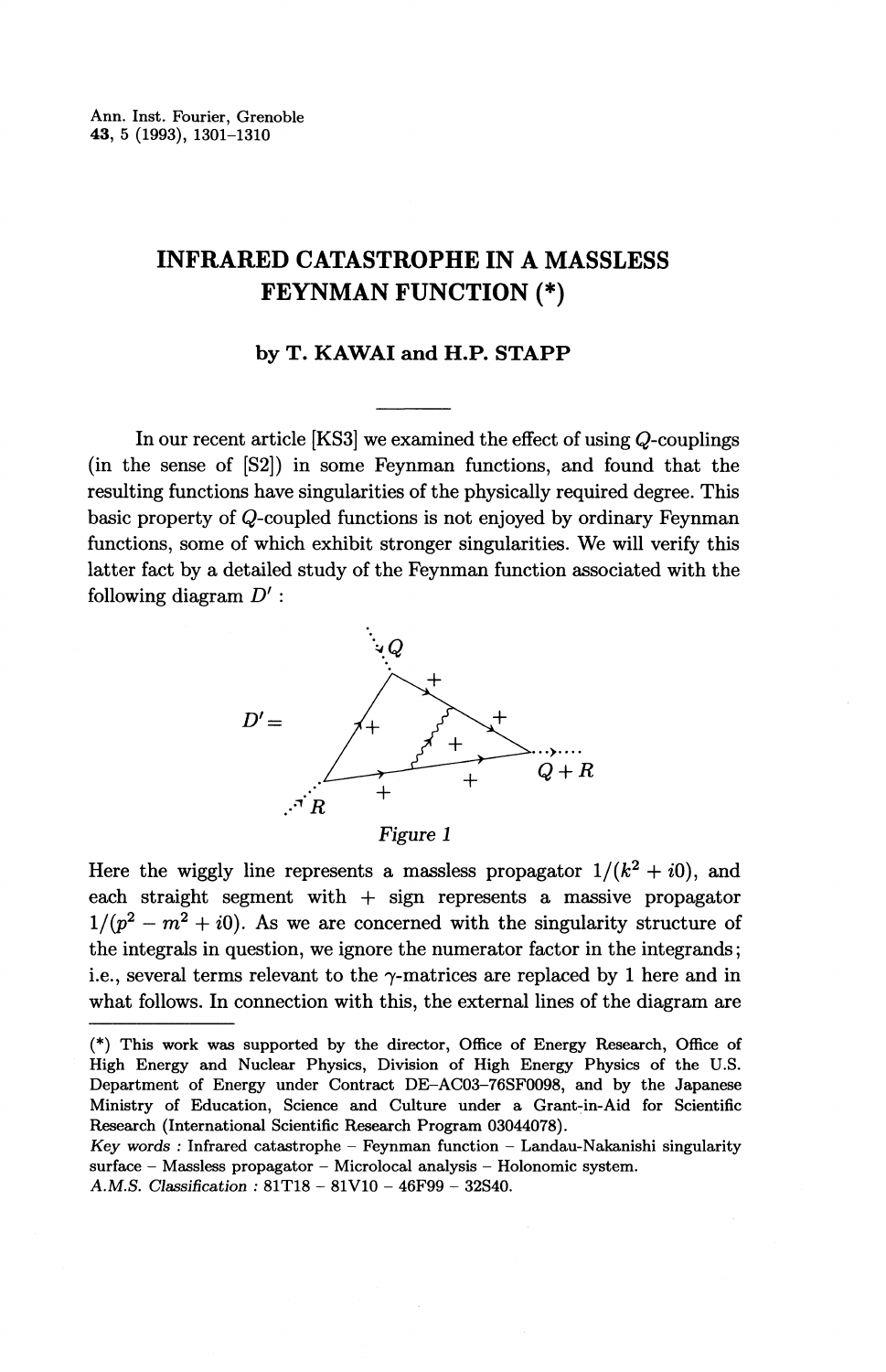simplified so that one external line represents a pair of external lines, and the vertex to which it is connected represents a pair of vertices connected by a line that represents a charged particle that is far from its mass-shell, and hence a non-singular function.

One can easily verify that the Feynman function  $F_{D'}(Q, R)$  is singular along the triangle-diagram singularity surface; i.e., along the strictly positive- $\alpha$  Landau-Nakanishi singularity surface  $L_0^+(D) = {\varphi = 0}$ (hereafter referred to as the Landau surface for short) determined by the triangle diagram *D :*



Our principal conclusion is that  $F_{D'}$  contains a singularity of the form  $(\log \varphi)^2$ , despite the well-known fact that  $F_D$  behaves like  $\log \varphi$ near  $L_0^+(D)$ . Such an increase of the degree of singularities would be as catastrophic as a divergence (i.e. non-well-definedness as a (hyper) function of  $(Q, R)$  of the function involved, because it would be contradictory to the known large-distance fall-off properties for stable charged particles.

Note that in our analysis we do not associate a fictitious mass to a photon, as is usual in the treatment of mass singularities of Feynman functions. (See Kinoshita [Ki], for example.) The integral is nevertheless well defined after ultraviolet cut-off. (In what follows we assume that all integrals are defined with suitable ultraviolet cut-off factors.) We also note that we really encounter a (non-trivial) function of this sort in QED as a consequence of replacing each external line of *D'* by a pair of photon lines connected to two vertices separated by a far-off-mass-shell charged particle line. (This makes the number of photons incident upon the closed loop even, so that the function does not vanish by virtue of Furry's theorem.)

Our result pertains only to the single indicated Feynman diagram. It prevents the vertex part of that diagram from being defined as essentially a finite correction factor to the basic triangle diagram function, in the way that is normally done in theories in which all particles are massive. Renormalization does not help.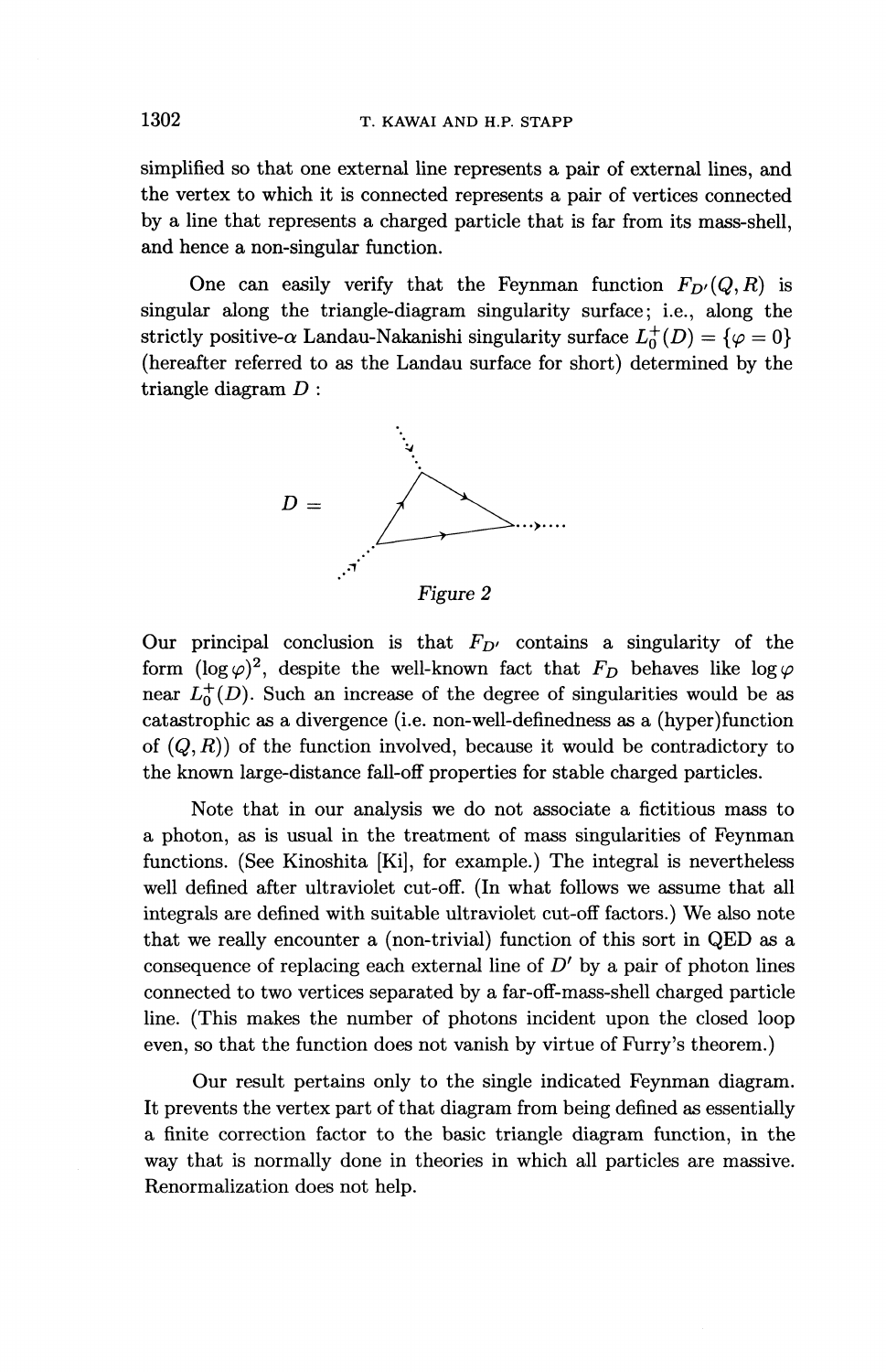We have not confirmed that a summation over all diagrams of the same order in  $e^2$  could not lead to a cancellation of the  $(\log \varphi)^2$  singularity. but see no reason for such cancellation to occur. A rigorous proof of noncancellation would require a generalization of the present proof that would yield not only the  $(\log \varphi)^2$  term, but its coefficient as well. Here it is only shown that the coefficient is nonzero for the single diagram, apart from a trace factor that arises from the numerator. For the case of an *odd* number of photons this trace factor is odd under  $p \mapsto -p$ ,  $k \mapsto -k$ , and hence would (as noted by Furry) vanish under integration over *p* and *k.* For our case, with an even number of photons, this trace factor is even, and will not vanish in general.

In what follows we use the same symbols and notations as in [KS2]; for example :

- $\bullet$  the function  $R(k)$  denotes the retarded propagator
- the function  $h(\kappa)$  denotes the retarded propagator<br> $1/((k_0 + i0)^2 \vec{k}^2)$  and it is diagramatically represented by  $\cdots$ >--;  $+$
- $\bullet$  the function  $A(k)$  denotes the advanced propagator
- $1/((k_0 i0)^2 \vec{k}^2)$  and it is diagramatically represented by
- the symbol  $\rightarrow$  represents

$$
(-2\pi i)\delta^+(p^2 - m^2) = (-2\pi i)\theta(p_0)\delta(p^2 - m^2).
$$

We also freely use several (microlocal) properties of functions related to the retarded and advanced propagators that are obtained in [KS2]; in particular,

(1.a) 
$$
\frac{1}{k^2 + i0} = (-2\pi i)\delta^+(k^2) + A(k)
$$

(1.b) 
$$
= (+2\pi i)\delta^{-}(k^{2}) + R(k).
$$

(See [KS2] for the definition of  $\delta^{\pm}(k^2)$ .)

The main result of this paper is the following

THEOREM 1. — Let D be the triangle diagram, and let  $L_0^+(D)$  denote the strictly positive- $\alpha$  Landau surface. Let  $(Q^0, R^0)$  be a point in  $L_0^+(D)$ , and let D<sup>'</sup> denote the diagram given in Fig.1. Then, on a neighborhood *of*  $(Q^0, R^0)$ ,  $F_{D'}(Q, R)$  has the form

$$
a(Q,R)\bigl(\log(\varphi(Q,R)+i0)\bigr)^2+b(Q,R)\log(\varphi(Q,R)+i0)+c(Q,R)
$$

with a, b and c being analytic on the neighborhood of  $(Q^0, R^0)$ . Furthermore *a does not vanish identically.*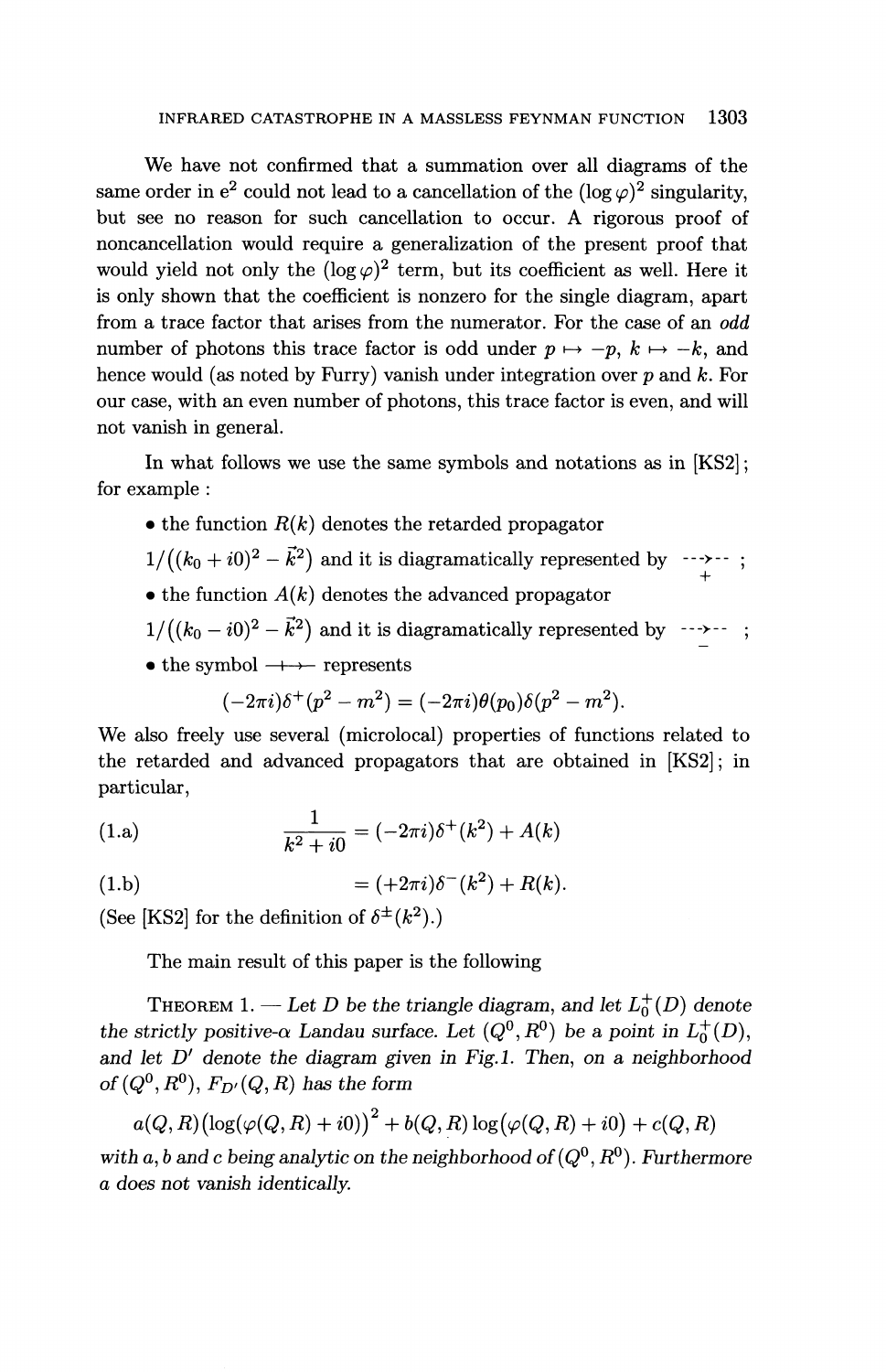# 1304 T. KAWAI AND H.P. STAPP

*Proof.* — Using (1.b), we first decompose  $F_{D'}$  into the sum of two terms,  $F_{D_0}$  and  $F_{D_1}$ , where  $D_0$  and  $D_1$  are respectively given as follows :



Our purpose is to show the  $(\log \varphi)^2$ -character of the integral  $F_{D_0}$  and the (log  $\varphi$ )-character of  $F_{D_1}$ . Let us begin our computation with  $F_{D_0}$ . Since the integrand of  $F_{D_2}$  contains  $\delta^{-}(k^2)$ , we find

(3) 
$$
\frac{1}{p^2 - m^2 + i0} \frac{1}{(p - k)^2 - m^2 + i0}
$$

$$
= \left(\frac{1}{(p - k)^2 - m^2 + i0} - \frac{1}{p^2 - m^2 + i0}\right) \frac{1}{2pk - i0}
$$

$$
\frac{1}{q^2 - m^2 + i0} \frac{1}{(q + k)^2 - m^2 + i0}
$$

$$
= \left(\frac{1}{q^2 - m^2 + i0} - \frac{1}{(q + k)^2 - m^2 + i0}\right) \frac{1}{2qk + i0}
$$

in the integrand of *FDQ .*

Let us introduce the polar coordinate  $(r, \Omega)$  in k-space. With  $k = r\Omega$ ( $\Omega$ , a unit Euclidean vector) neither  $p\Omega$  nor  $q\Omega$  vanishes for massive p and q when  $\Omega^2 = 0$ . Hence we find  $F_{D_0}$  is expressed as

(5) 
$$
\int d^4\Omega \, \delta(\Omega \widetilde{\Omega} - 1) \delta^-(\Omega^2) \times \int_0^{\kappa} \frac{dr}{r} \Big[ \{ F_{\Delta}(Q, R) - F_{\Delta}(Q, R + r\Omega) \} - \{ F_{\Delta}(Q - r\Omega, R) - F_{\Delta}(Q - r\Omega, R + r\Omega) \} \Big] = \int d^4\Omega \, \delta(\Omega \widetilde{\Omega} - 1) \delta^-(\Omega^2) \times \int_0^{\kappa} \frac{dr}{r} \Big[ \{ F_{\Delta}(Q, R) - F_{\Delta}(Q, R + r\Omega) \} - \{ F_{\Delta}(Q - r\Omega, R) - F_{\Delta}(Q, R) \} + \{ F_{\Delta}(Q - r\Omega, R + r\Omega) - F_{\Delta}(Q, R) \} \Big],
$$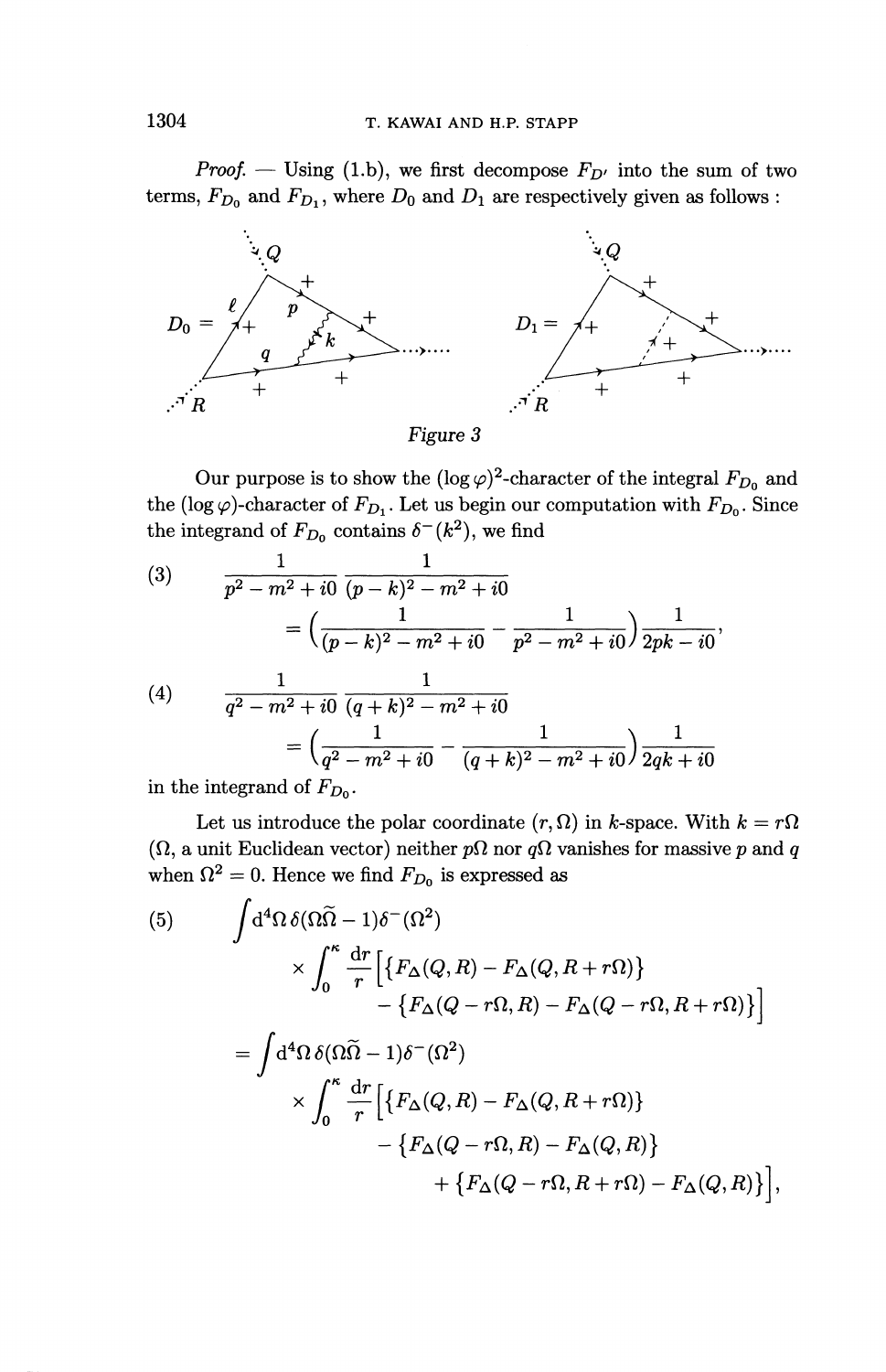where  $\check{\Omega} = (\Omega_0, -\vec{\Omega})$ , and  $F_{\Delta}(Q, R)$  is an integral of the form

(6) 
$$
\int A(\ell, Q, R, k) \frac{1}{\ell^2 - m^2 + i0} \times \frac{1}{(\ell + Q)^2 - m^2 + i0} \times \frac{1}{(R - \ell)^2 - m^2 + i0} d^4 \ell
$$

with an analytic factor  $A(\ell, Q, R, k)$  (if  $(\ell + Q)^2 \neq 0$  and  $(R - \ell)^2 \neq 0$ ). Hence  $F_{\Delta}$  is of the form

(7) 
$$
B(Q,R,k)\log(\varphi(Q,R)+i0)+C(Q,R,k)
$$

with B and C analytic if  $(Q, R)$  is close to  $(Q<sup>0</sup>, R<sup>0</sup>)$ . Hence our first task is to calculate the r-integral

(8) 
$$
\int_0^{\kappa} \frac{dr}{r} \left( \log(\varphi(Q, R + r\Omega) + i0) - \log(\varphi(Q, R) + i0) \right)
$$

etc. Using the Landau-Nakanishi equations, we find  
 
$$
\frac{\partial}{\partial r}\varphi(Q,R+r\Omega)\Big|_{r=0}=\frac{\partial\varphi(Q,R)}{\partial R}\cdot\Omega=\alpha_1(R-\ell)\Omega
$$

on  $\varphi(Q, R) = 0$  with  $\alpha_1 > 0$ . Since  $(R - \ell)^2 = m^2$  holds, to realize on  $\varphi(Q, R) = 0$  with  $\alpha_1 > 0$ . Since  $(R - \ell)^2 = m^2$  holds, to realize the triangle singularity, and since  $\Omega^2 = 0$ , we find  $(R - \ell)\Omega \neq 0$ , i.e.  $\partial \varphi(Q, R+r\Omega)$  $\frac{\partial \varphi(Q, R + r\chi)}{\partial q}$   $\neq 0$ . Hence the implicit function theorem guarantee the triangle singularity, and since  $\Omega^2 = 0$ , we find  $(R - \ell)\Omega \neq 0$ , i.e.,<br>  $\frac{\partial \varphi(Q, R + r\Omega)}{\partial r}\Big|_{r=0} \neq 0$ . Hence the implicit function theorem guarantees<br>
the unique existence of a non-vanishing holomorphic function on a neighborhood of  $(Q^0, R^0)$  for sufficiently small r so that

(9) 
$$
\varphi(Q, R + r\Omega) = \chi_1(Q, R, r, \Omega) \Big( r + \frac{\varphi(Q, R)}{\chi_1(Q, R, 0, \Omega)} \Big).
$$

Similarly we can find non-vanishing holomorphic functions  $\chi_j(Q,R,r,\Omega)$  $(j = 2, 3)$  so that the following hold :

(10) 
$$
\varphi(Q - r\Omega, R) = \chi_2(Q, R, r, \Omega) \Big( r + \frac{\varphi(Q, R)}{\chi_2(Q, R, 0, \Omega)} \Big)
$$

(11) 
$$
\varphi(Q - r\Omega, R + r\Omega) = \chi_3(Q, R, r, \Omega) \Big( r + \frac{\varphi(Q, R)}{\chi_3(Q, R, 0, \Omega)} \Big).
$$

Using these normalizations of  $\varphi(Q, R + r\Omega)$  etc. we can reduce the computation of the r-integration in  $(5)$  to the computation of the integral discussed in the following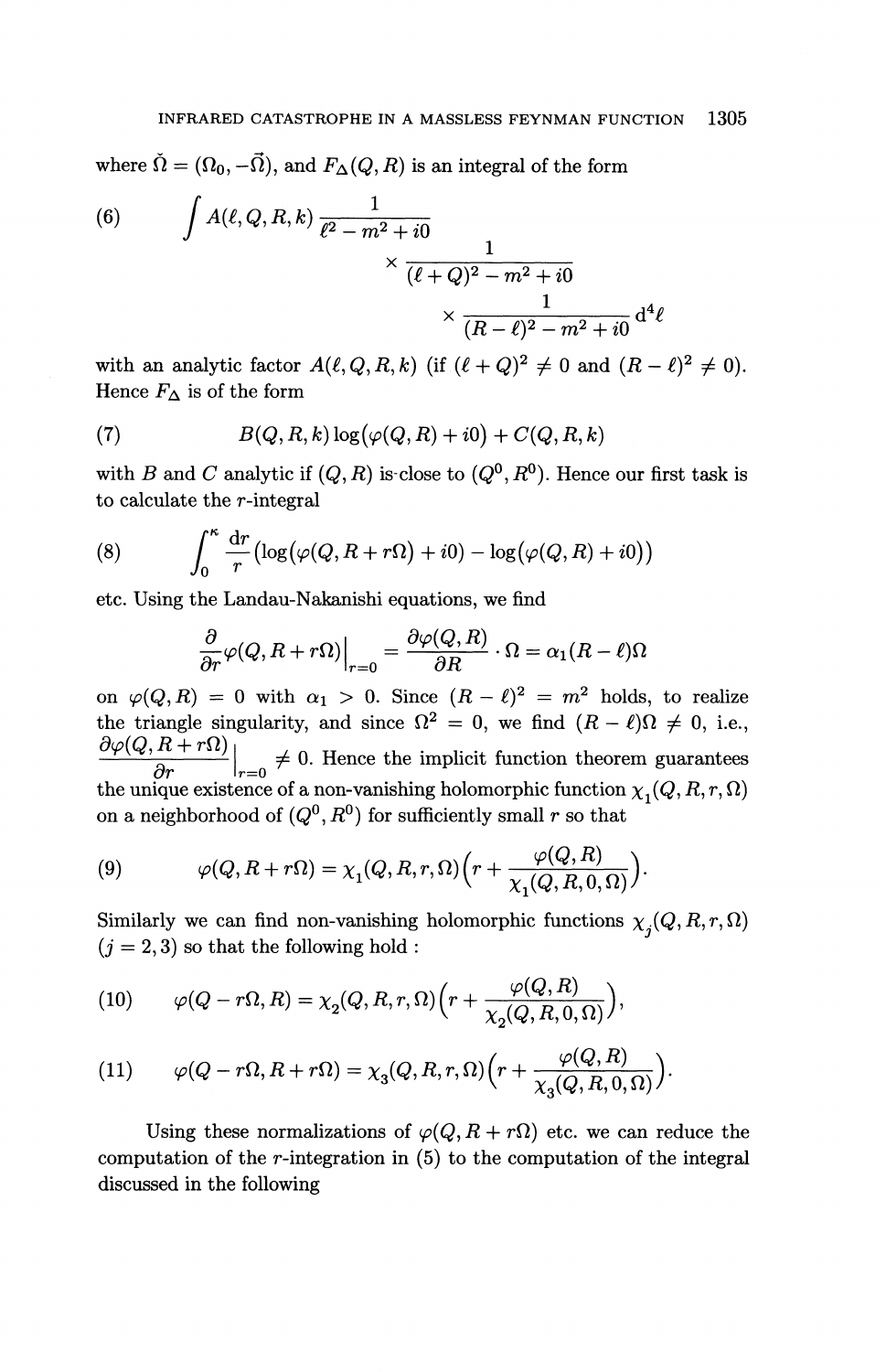LEMMA 2. — Let  $I = I_c(t, \kappa)$  denote the following integral:

(12) 
$$
\int_0^{\kappa} \frac{\mathrm{d}r}{r} \left( \log(t + cr + i0) - \log(t + i0) \right)
$$

where c is a non-zero real constant. Then  $I_c(t, \kappa)$  is well-defined and it has *the form*

(13) 
$$
\frac{1}{2} (\log(t + i0))^2 + a \log(t + i0) + b(t) \quad \text{near } t = 0
$$

with a constant a and a holomorphic function  $b(t)$  defined near  $t = 0$ . Here  $a$  and  $b$  depend on  $c$  and  $\kappa$ .

*Proof.* — We may suppose  $c > 0$  without loss of generality. By decomposing the integral (12) into the sum of two terms

(14) 
$$
\int_0^{t/2c} \frac{dr}{r} (\log(t+cr) - \log t) + \int_{t/2c}^{\kappa} \frac{dr}{r} (\log(t+cr) - \log t),
$$

we can readily verify the well-definedness of the integral in the domain Im  $t > 0$ ; in fact, the Taylor expansion of  $\log(1 + cr/t)$  in the first term of (14) shows the well-definedness of the term, while the well-definedness of the second term of (14) is clear. As in Appendix I of [KS3], where more general cases are discussed, we find

(15) 
$$
t \frac{d}{dt} I = \int_0^{\kappa} t \frac{dr}{r} \left( \frac{1}{t + cr + i0} - \frac{1}{t + i0} \right)
$$

$$
= \int_0^{\kappa} \frac{-c}{t + cr + i0} dr = \log(t + i0) - \log(t + c\kappa + i0).
$$

Hence we conclude that  $t \frac{d}{dt} (I - \frac{1}{2} (\log(t+i0))^2)$  is holomorphic near  $t = 0$ .  $= \int_0^{\infty} \frac{e^{-t}}{t + cr + i0} dt =$ <br>
Hence we conclude that  $t \frac{d}{dt} (I - \frac{1}{2} \left( \log(t + i0) \right)^2)$ <br>
a constant c and a helementia func-This means that  $I - \frac{1}{2} (\log(t + i0))^2$  is of the form  $a \log(t + i0) + b(t)$  with a constant a and a holomorphic function *b* near *t* = 0. This completes the proof of Lemma 2.

Returning to the computation of the integral (5), we use Lemma 2 to find

$$
F_{D_0} = \int d^4\Omega \,\delta(\Omega \widetilde{\Omega} - 1)\delta^-(\Omega^2) \left(-\frac{1}{2}\right) B(Q, R, 0) \left(\log(\varphi(Q, R) + i0)\right)^2
$$
  
+ 
$$
\int d^4\Omega \,\delta(\Omega \widetilde{\Omega} - 1)\delta^-(\Omega^2) \left\{C_1(Q, R, \Omega, \kappa) \log(\varphi(Q, R) + i0)\right.+ C_0(Q, R, \Omega, \kappa) \right\},\,
$$

with  $C_0$  and  $C_1$  holomorphic. Here we have used the fact that the part of B(Q, *R, k)* (and *C)* in (5) which contains a factor of *k* cancels the 1/r-factor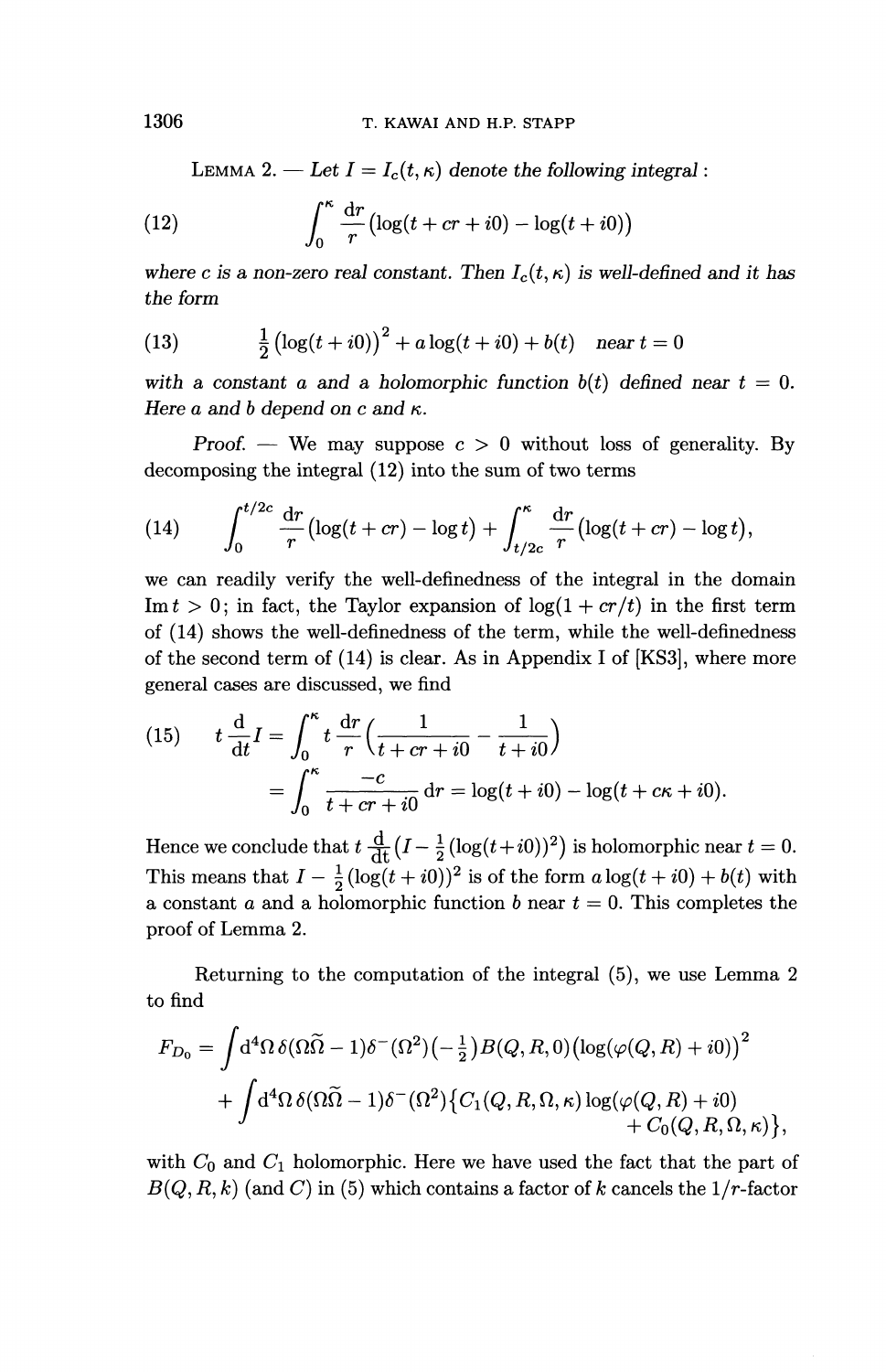in (5), hence leading to log  $\varphi$  singularities at worst. Since

$$
\int\!{\rm d}^4\Omega\,\delta(\Omega\widetilde{\Omega}-1)\delta^-(\Omega^2)\neq 0,
$$

we find that the singularity of  $F_{D_0}$  consists of  $(\log \varphi)^2$  and  $\log \varphi$  and that (log  $\varphi$ )<sup>2</sup>-singularity does not vanish identically.

Next we show the (log  $\varphi$ )-character of  $F_{D_1}$  in Fig. 3. One important fact in the analysis of  $F_{D_1}$  is the following : the cotangential component of the singularity spectrum of the retarded propagator is confined to the positive light cone even at  $k = 0$ . (Cf. [KS2],  $(1.3)$ ; see [K<sup>3</sup>] for the basic notions in microlocal analysis such as singularity spectrum etc.) We shall refer to this fact as the light-cone property for short. Using this fact, we first show that the following diagram  $D_2$  does not have the so-called  $u = 0$ points. (See [I] and [S1] for the definition of a  $u = 0$  points.)



In fact, the existence of a  $u = 0$  point would entail the realization of the diagram



but this would contradict the light-cone property. Furthermore the lightcone property also entails that there is no contribution to the singularity near  $(Q^0, R^0)$  coming from  $D_2$ . In fact, the closed loop conditions for both

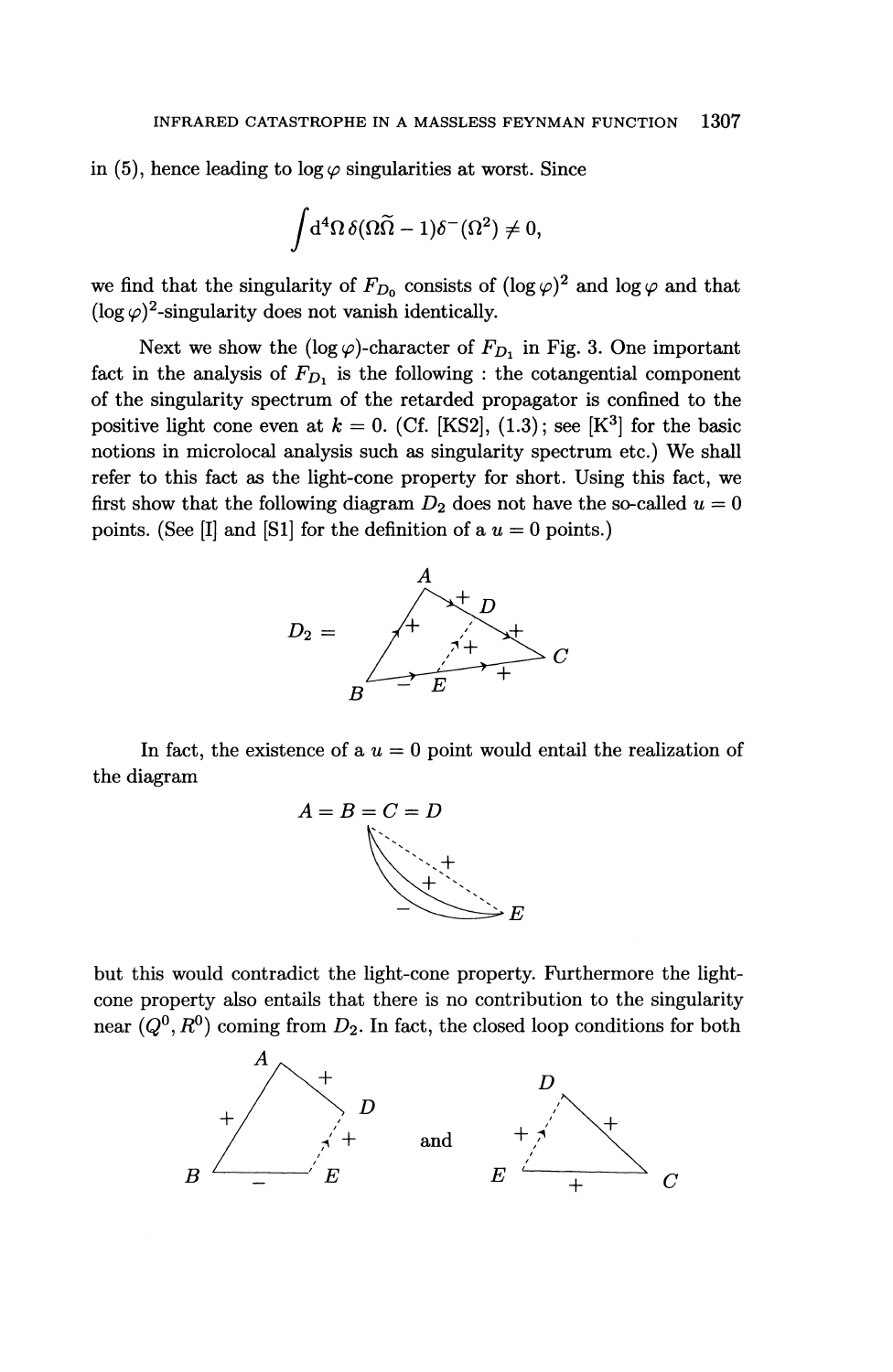that is, the realization of the configuration



with the segment  $\overrightarrow{ED}$  being a forward light-cone vector, would imply that the segment *BA* should be outside the forward light-cone, leading to a contradiction. Hence one of the above two closed loops should collapse. However, the collapsing of the first loop forces *D^* to become



Neither of them contributes to the singularity near  $(Q^0, R^0)$  that lies in  $L_0^+(D)$ . Hence we may consider the following  $D_3$  in place of  $D_1$ , as we are interested only in the region where  $|k|$  is sufficiently small.



Here  $\longrightarrow$  represents  $(-2\pi i)\delta^+(q^2 - m^2)$ , as usual. To analyze the integral associated with  $D_3$ , let us consider the function  $I(p,q)$  associated with the following diagram  $D_4$  with keeping  $q^2 = m^2$ ,  $q_0 > 0$ 



Then the propagator associated with the segment  $\underset{E}{\longleftrightarrow}$   $\underset{C}{\longleftrightarrow}$  reduces to  $-1/(2qk-k^2+i0)$ . Hence the closed-loop condition for the triangle *DCI*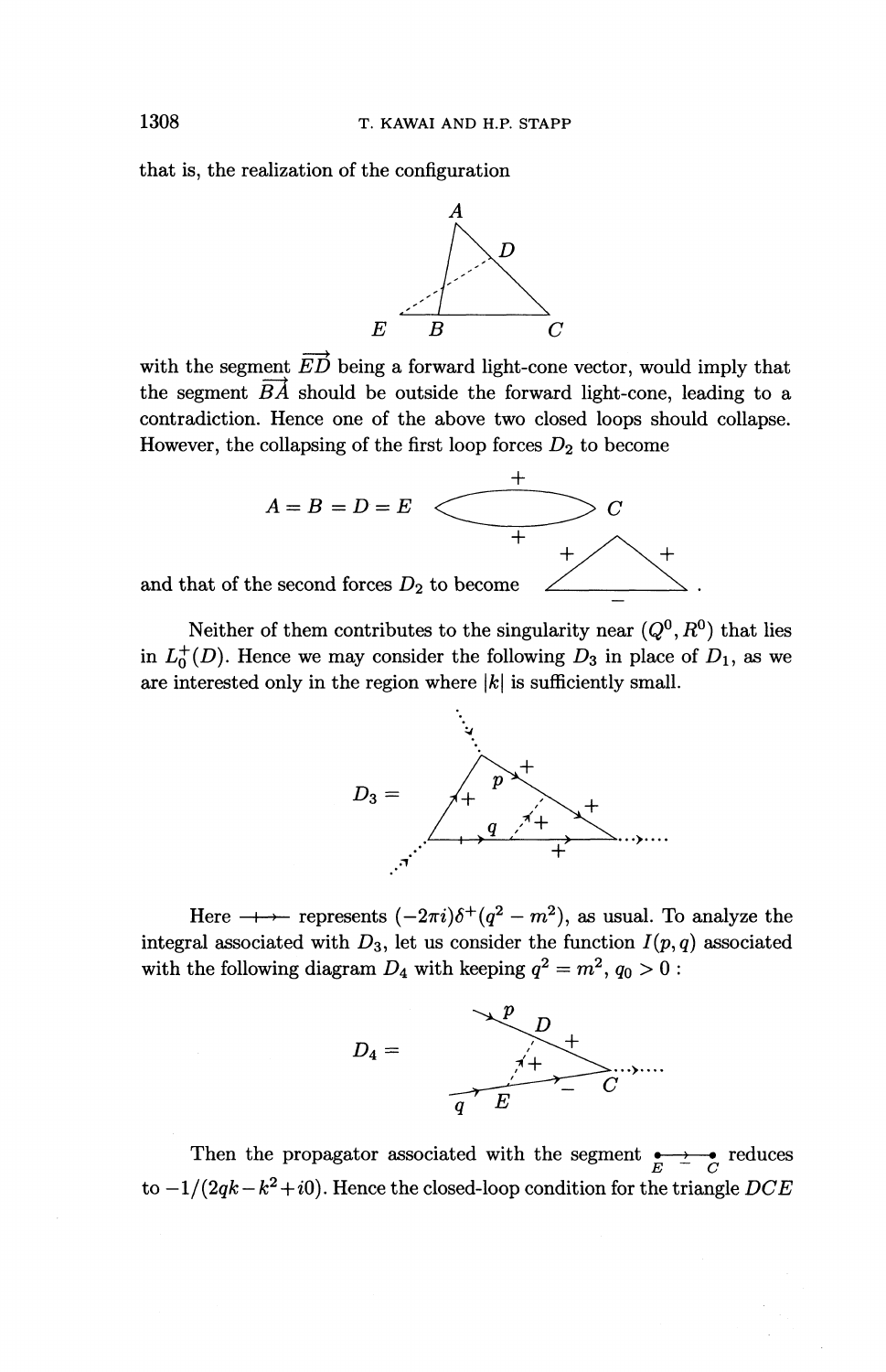is  $w + \alpha(p + k) + \beta(q - k) = 0$  with  $\alpha, \beta \ge 0$  and w a forward light-cone vector. As  $|k| \ll 1$  by the assumption, this closed-loop condition forces the triangle *DCE* to collapse. Otherwise stated,  $I(p,q)$  is analytic if q is confined to the mass-shell manifold  $q^2 = m^2$ . Since q is confined to the mass-shell manifold in the diagram  $D_3$ , we may replace  $D_3$  by



On the other hand, the integral associated with



is known to be analytic. (See [KS2], (6.2); to be precise the integral is known to be analytic. (See [KS2], (6.2); to be precise the integral considered here is the integral (6.2) with the deletion of  $r^2 P^{\mu\nu} \Omega_{\mu} \Omega_{\nu}$  in the numerator.) Therefore the integral  $F_{D_3}$  has the form

(16) 
$$
\int A_1(Q, R, \ell) \frac{1}{\ell^2 - m^2 + i0} \frac{1}{(Q + \ell)^2 - m^2 + i0} \delta^+ ((R - \ell)^2 - m^2) d^4 \ell
$$

with  $A_1$  being analytic if  $\ell^2 \sim m^2$ ,  $(Q + \ell)^2 \sim m^2$  and  $(R - \ell)^2 = m^2$ . As it is well-known that the integral (16) is of the form

$$
a_1(Q,R)\log(\varphi(Q,R)+i0)+b_1(Q,R)
$$

with  $a_1$  and  $b_1$  being analytic functions near  $L_0^+(D)$ , we have verified the (log  $\varphi$ )-character of  $F_{D_1}$ . This completes the proof of Theorem 1.